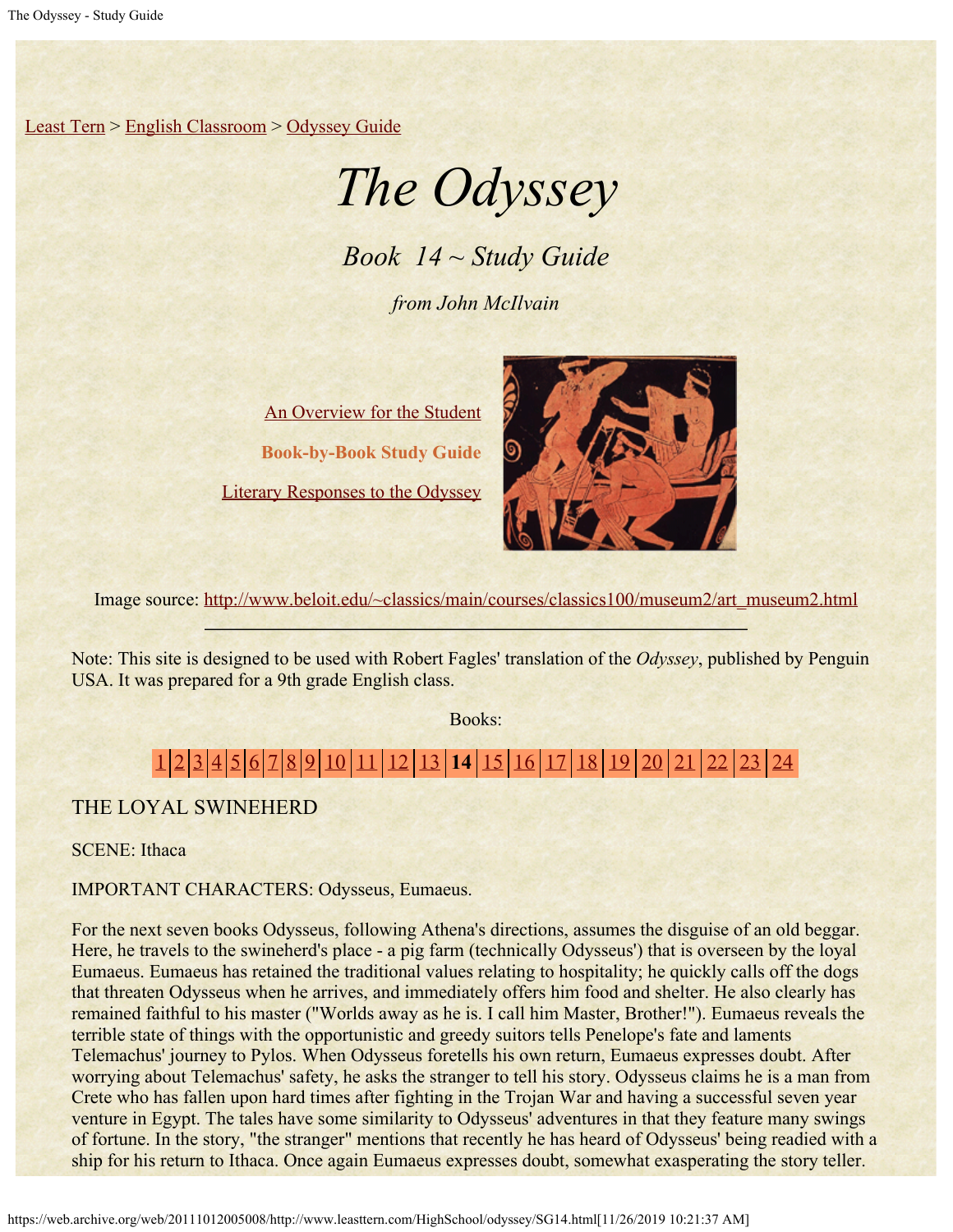The chapter ends with the swineherd preparing a feast for the guest who had suffered so much. He passes a final "test" by covering his thin clad guest with a winter cloak before going to sleep near the "white tusked boars" to ensure their protection.

#### PAY ATTENTION TO:

- Odysseus testing of Eumaeus; the frequent mention of Zeus;
- Eumaeus referred to as " ou";
- Eumaeus' pride in Odysseus; his pessimism;
- Odysseus as a story teller;
- parallels and difference in his "story" to his own experiences;
- Odysseus as a tester of Eumaeus;
- the fixing of the "tasty supper in the lodge";
- cloaks.

#### EPITHETS : Who is:

- "loyal swineherd?"
- "great teller of tales?"

#### QUESTIONS:

- 1. How is the swineherd (Eumaeus) connected to Odysseus?
- 2. What is the prediction about Odysseus that the stranger swears "on my oath" to Eumaeus?
- 3. How does Eumaeus react to this information?
- 4. Odysseus tells the swineherd he is from what kind of background? Suffered what kind of hardships?
- 5. How does Eumaeus react to Odysseus' story?
- 6. Who gets the "boar's long loin . . . the cut of honor" in Eumaeus' shelter?
- 7. Why does Odysseus say, "I'm not long for the living. The cold will do me in./ See, I've got no cloak."

### QUOTATIONS TO REMEMBER:

| And you replied, Eumaeus, loyal swineherd,<br>It's wrong, my friend, to send a stranger packing -<br>even one who arrives in worse shape than you.<br>Every stranger and beggar comes from Zeus."                                                                        | (63)  |
|--------------------------------------------------------------------------------------------------------------------------------------------------------------------------------------------------------------------------------------------------------------------------|-------|
| "Eat up now, my friend. It's all we slaves have got,<br>scrawny pork, while the suitors eat the fatted hogs –<br>no fear of the god in their hard hearts, no mercy<br>Trust me, the blessed gods have no love for crime.<br>They honor justice, the decent acts of men." | (93)  |
| "Believe me, my master's wealth was vast;<br>No other prince on earth could match his riches."                                                                                                                                                                           | (111) |
| "True, this very month - just as the old moon dies<br>and the new moon rises into life - Odysseus will return!<br>He will come home and take revenge on any man<br>who offends his wedded wife and princely son."                                                        | (188) |
| I hale from Crete's broad land                                                                                                                                                                                                                                           | (228) |
| But now my heyday's gone -                                                                                                                                                                                                                                               | (244) |